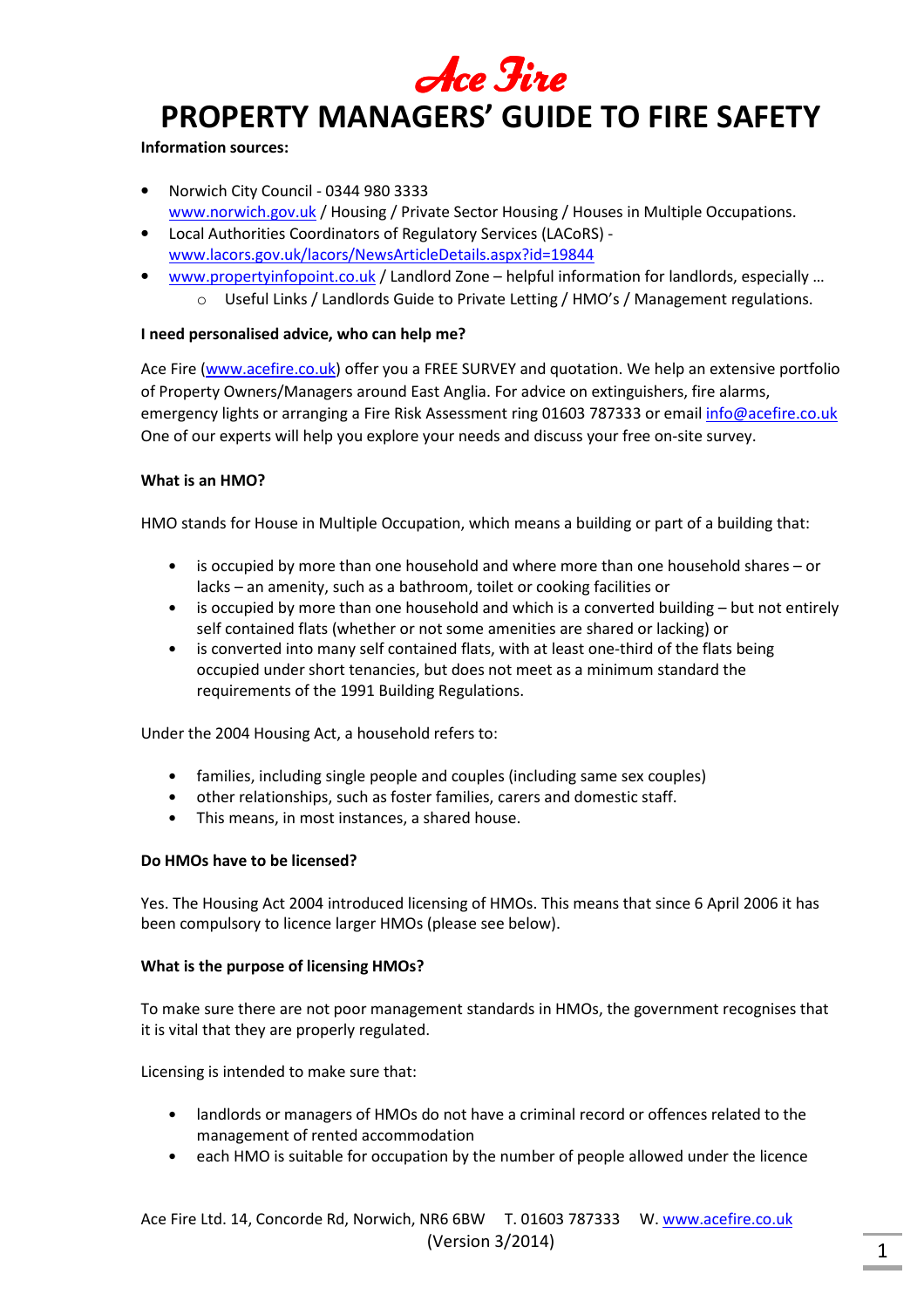

- the standard of management if the HMO (including repairs, amenities, health and safety) is to an adequate level
- high risk HMOs can be identified and targeted for improvement.

## **Do I need a licence?**

Not all HMOs need a licence. Under the Housing Act 2004 Licensing applies to HMOs:

- which are three or more storeys high **and**
- have shared amenities such as bathrooms, toilets or cooking facilities **and**
- are occupied by five or more people.

Properties consisting only of **self-contained flats** will **not** need a licence.

## A **storey** includes:

- basements
- attics (if they are used for any purpose of living i.e. bedroom or living room)
- any floors which are suitable for occupation but are not being occupied
- floors which are in use in connection with the HMO i.e. used for access, communal facilities etc.
- commercial premises on the ground or any upper floor
- any other floors in the building but not part of the HMO i.e. other flats in the building.

The person owning or managing a licensable HMO within the Norwich City Council boundary must apply for a licence for that property from Norwich City Council. Failure to do so could result in a fine of up to £20,000. .

## **What are the conditions of the licence?**

Licence conditions can vary from property to property however in the majority of instances the conditions will be the same as the following link: http://www.norwich.gov.uk/Housing/PrivateSectorHousing/documents/Hmolicenceconditionsjuly2 011.pdf

Of the 14 conditions listed in that document, no.6 relates to **Fire Protection**:

6.1 The licence holder must ensure that a fire detection system, which includes smoke alarms, is installed in the property and that the system is kept in proper working order.

6.2 The fire detection system must be appropriate to the design and use of the building. Guidance available from Norwich City Council or the national LACORS guidance specifies systems which are deemed appropriate.

6.3 The means of escape from fire must be appropriate to the design, construction and use of the building. Guidance available from Norwich City Council or the national LACORS guidance specifies systems which are deemed appropriate.

6.4 All fire doors must be installed and maintained to meet compliance with British Standards.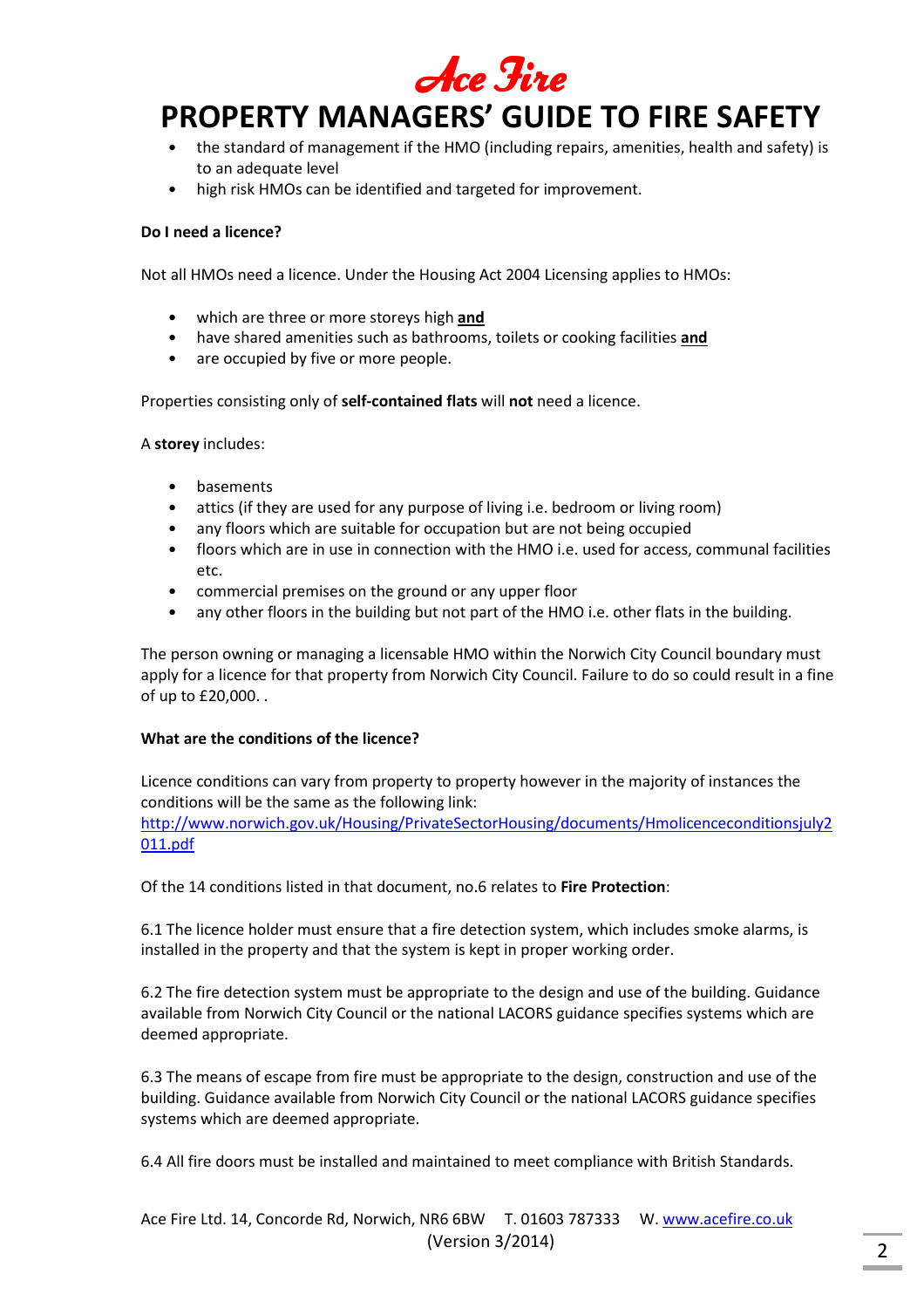6.5 If requested by the council, the licence holder will be required to supply a declaration that the detection is in proper working order and require details of the positioning of each device.

6.6 Where appropriate the council may also require copies of relevant test certificates. The licence holder must supply these on request.

## **What fire precautions are needed?**

For **licensed** properties you must have the following precautions:

- interlinked mains powered with battery backup smoke detectors in all risk rooms\*
- interlinked mains powered with battery backup heat detectors in all kitchens
- interlinked mains powered with battery backup smoke detectors in all circulation spaces such as corridors and hallways\*
- fire doors to all risk rooms\* and all kitchens. Fire doors will need to provide 30 minutes fire and smoke separation and must have an intumescent strip and a cold smoke seal
- emergency lighting to all circulation spaces where there is no natural light.

\*Risk rooms are all bedrooms and living rooms. Bathrooms are considered a risk room if a source of ignition if located in the room such as a boiler.

## **How do I apply for a licence?**

Licences must be applied for online using the following link:

https://www.gov.uk/apply-for-a-licence/house-in-multiple-occupation-licence/norwich/apply-1

## **What information/evidence will I need to provide?**

As part of the application process you will need to supply the following documents electronically, when prompted to do so.

- A landlord's gas safety certificate if gas is located at the property. The certificate must cover all fixed gas appliances and the certificate must be issued by a Gas Safe registered installer.
- A periodic electrical safety inspection certificate. The certificate must be issued by an electrician who is registered with a recognised registration body i.e. NICEIC.
- A fire alarm test certificate confirming the system meets BSE 5839.
- A fire risk assessment for the property to be licensed. A risk assessment template can be found at the back of the council's Fire Precautions in Dwellings booklet (see link below).
- Detailed floor plans of the property. The council can accept all CAD file types as well as PDFs and scanned documents.

## **What does it cost?**

The licence fee is £637 for a five year period. This was approved by the council's cabinet in July 2011.

## **How long does the licence last?**

The licence lasts for five years.

Ace Fire Ltd. 14, Concorde Rd, Norwich, NR6 6BW T. 01603 787333 W. www.acefire.co.uk (Version 3/2014)  $\frac{1}{3}$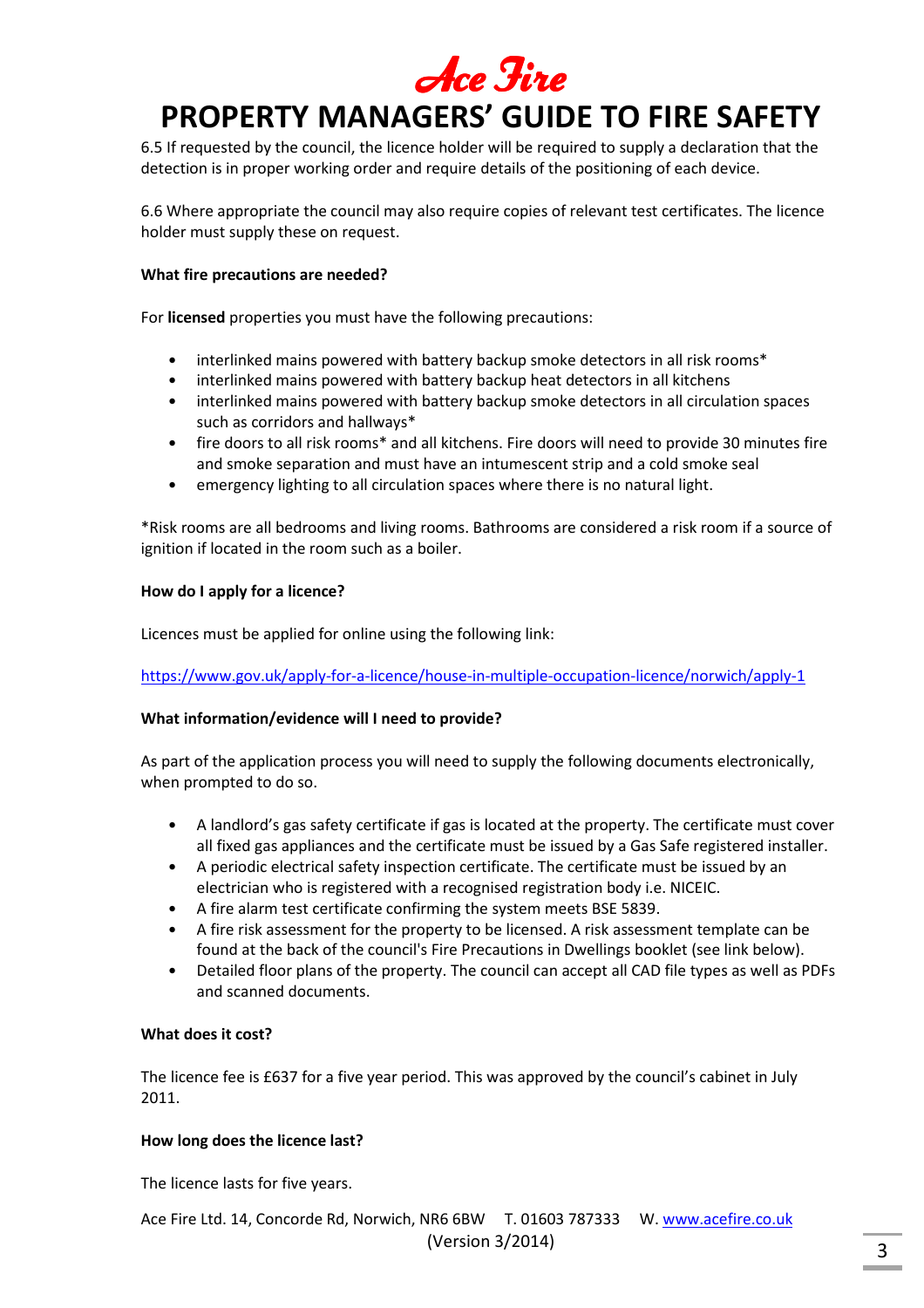

## **FIRE PRECAUTIONS IN LICENSED and NON-LICENSED HMO's**

Fire Precautions in Dwellings Standards as detailed are those which would normally be expected. Variations from the Standard can occur depending on circumstances and the result of Fire Risk Assessments.

## **I need personalised advice, who can help me?**

Ace Fire (www.acefire.co.uk) offers you a FREE SURVEY and quotation. We help an extensive portfolio of Property Owners/Managers around East Anglia. For advice on extinguishers, fire alarms, emergency lights or arranging a Fire Risk Assessment ring 01603 787333 or email info@acefire.co.uk One of our experts will help you explore your needs and discuss your free on-site survey.

Should you wish to personally explore deeper regarding licensed and **non-**licensed HMOs we suggest you refer to the Fire Precautions in Dwellings Guide:

http://www.norwich.gov.uk/Housing/PrivateSectorHousing/documents/Fireprecautionstandards.pd f

**Selected sections from the above** (48 page) **Fire Precautions in Dwellings Guide** …

## **Types of dwellings**

## **(A) Shared houses, TWO storeys**

These include houses where the residents live together as friends (such as a group of students or work mates).

The fire precautions required for this type of property depend upon the risks involved. Risks can depend on factors such as:

- the number of people sharing
- the stability of the group (do residents keep moving out and being replaced?)

• the vulnerability of the occupants (for example children or elderly persons, physically or mentally disabled persons)

- whether there are cooking facilities in the rooms
- whether the first floor windows are suitable for emergency escape
- the construction and the layout of the property
- whether all rooms have close fitting doors

• whether there is an adverse risk of arson (for instance is the property used for persons retreating from domestic violence).

A typical house would include one shared kitchen and there may also be a shared living room or dining room. There would be six or less occupants and no vulnerable persons.

## **Means of escape**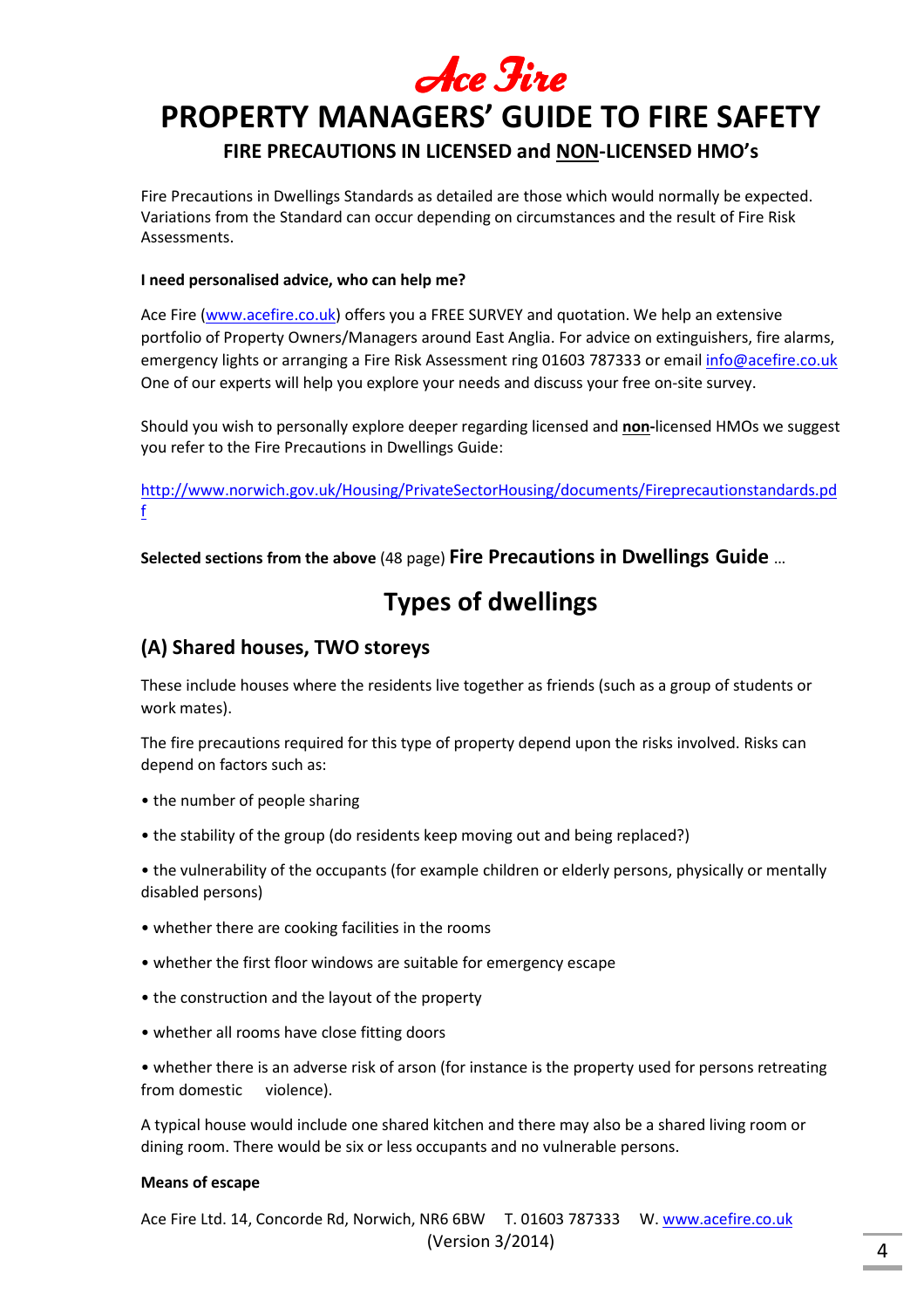Means of escape refers to the provision of a safe route of escape in the event of fire. Escape routes includes: the stairways, hallways, landing areas and corridors leading from each risk room to the final exit and place of safety.

The escape must usually be protected to a minimum level of 30 minutes fire protection. This will include fire doors opening out into escape routes.

However, in a typical low risk shared house a protected means of escape (fire doors etc.) will not be required.

## **Fire detection**

A Grade D LD3 system is required. This means:

Mains powered interlinked detectors each with an integral standby supply (battery back-up).

## LD3

The detectors are to be in all circulation spaces that form part of the escape route (typically in corridors and landings) and in rooms or areas that present a high fire risk\* to occupants.

\* Risk rooms:

This includes all rooms used for living and/or sleeping accommodation and kitchens. It does not include bathrooms unless there is an ignition source (such as any electrical item other than fixed lighting).

## **Extinguishers and blankets**

A 2kg multi-purpose dry powder extinguisher to BS EN 3 is required in each room with cooking facilities. All extinguishers are to be wall mounted on brackets in accordance with BS 5306-3: 2009, with carrying handle approximately 1.5m above ground level (1m for larger, heavier extinguishers), maintained in good order and readily available for use at all times.

9 litre water extinguishers are usually required on every landing in the common areas.

A wall mounted fire blanket situated approximately 1.5m above floor level to comply with BS EN 1869:1997 is required in all rooms containing cooking facilities.

Fire fighting equipment must be maintained in accordance with BS 5306:Part 3.

## **Emergency lighting**

Emergency lighting may be required if the protected escape route is not provided with adequate background light either natural or borrowed from street lighting to ensure the safe movement to the final exit door. Where emergency lighting is provided it must comply with BS 5266 Part 1:1988.

## **Please note:**

The exit from the building should not involve going through a risk room, such as a bedroom, living room or kitchen. The route out of a building has to be kept clear, free from ignition sources, free from furniture and stored goods. A bedroom or a living room would not be able to provide this protection. In situations where this does occur a satisfactory alternative route must be provided. Please refer to the floor plans in Appendix 1 for an example of how this can be carried out.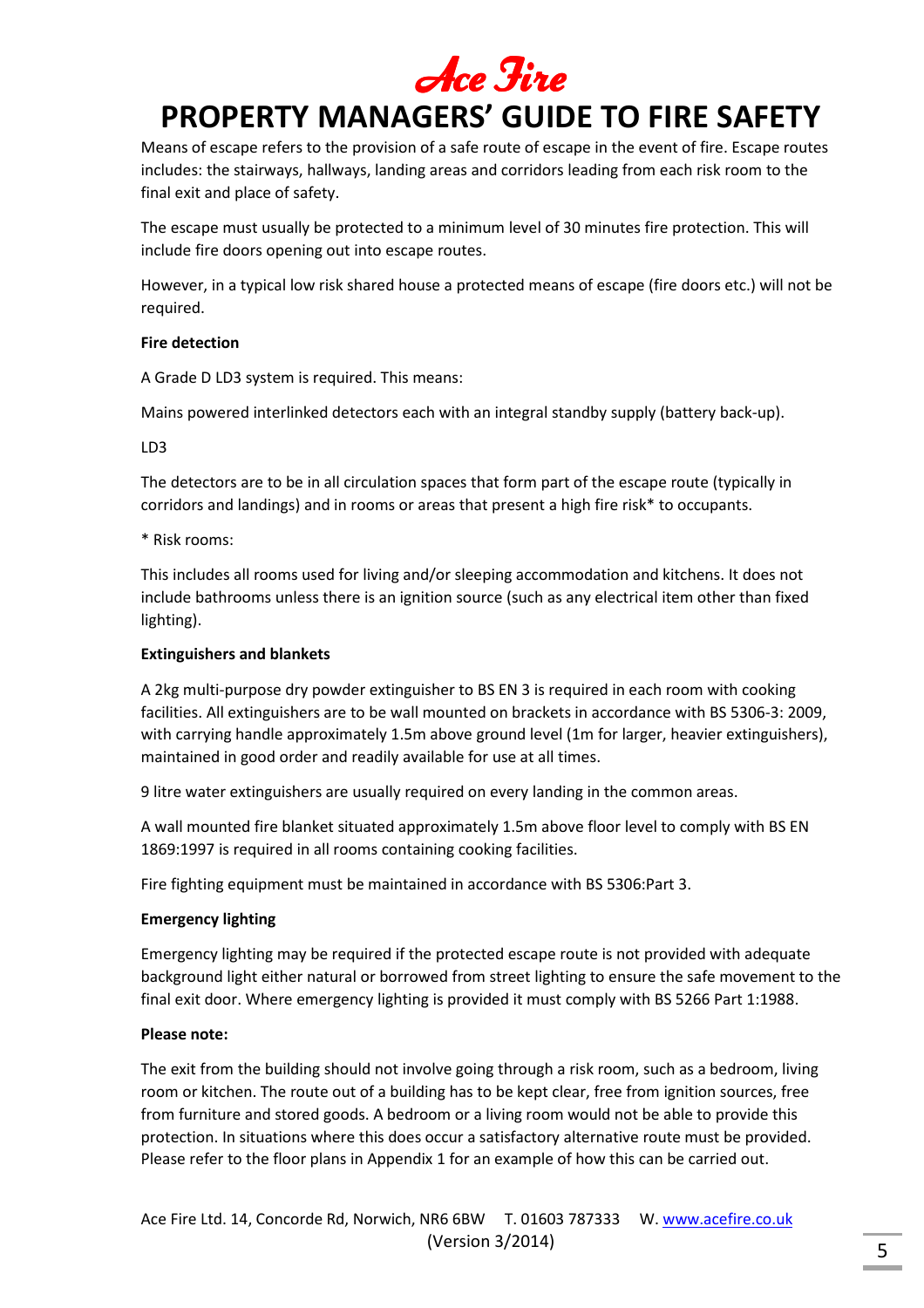## **I need personalised advice, who can help me?**

Ace Fire (www.acefire.co.uk) offers you a FREE SURVEY and quotation. We help an extensive portfolio of Property Owners/Managers around East Anglia. For advice on extinguishers, fire alarms, emergency lights or arranging a Fire Risk Assessment ring 01603 787333 or email info@acefire.co.uk One of our experts will help you explore your needs and discuss your free on-site survey.

## **(A)** (continued) **Shared houses, THREE or more storeys**

This includes houses built with three storeys or houses with converted basements or attics. The type of resident will typically be the same as a two storey shared house (although there may be six or more persons).

## **Means of escape:**

A house with three or more storeys is considered higher risk. This means that the escape route needs protecting. A route of escape typically includes the main staircases and all corridors/landings that a person would have to travel through to reach the front door. A protected route of escape means:

• that all walls between the escape route and risk rooms must be capable of giving 30 minutes fire and smoke protection. Gaps in walls for pipes and cables must be filled to provide protection. Unkeyed plaster (particularly lath and plaster) will need to be upgraded (see appendix 2)

• that all ceilings between the route of escape and risk rooms\* must be capable of giving 30 minutes fire and smoke protection. Gaps for pipes and cables must be filled to provide protection. Unkeyed plaster (particularly lath and plaster) will need to be upgraded (see appendix 2)

• that cupboards leading onto the means of escape should be emptied of flammable goods and kept locked

- that under stairs soffits must be underlined to provide 30 minutes fire protection
- under stairs cupboards must be emptied of flammable goods and kept locked

• that all cupboards containing risk of ignition (such as electrical fuse boards or water heaters) must be 30 minutes fire protected

• that all doors leading from risk rooms\* onto the means of escape must be 30 minutes fire and smoke protected

- that there is no storage on the means of escape
- the final exit door should be capable of being opened from inside without the use of a key

• walls and ceilings dividing risk rooms\* must be fire protected and capable of giving 30 minutes fire and smoke protection. Gaps in walls for pipes and cables must be filled to provide protection. Unkeyed plaster (particularly lath and plaster) will need to be upgraded (see appendix 2).

## **Sprinkler systems**

A domestic sprinkler system may be considered. In some cases where a domestic sprinkler system and an alarm system is installed it may not be necessary to provide certain structural features such as fire doors, fire extinguishers, or to upgrade walls and staircases.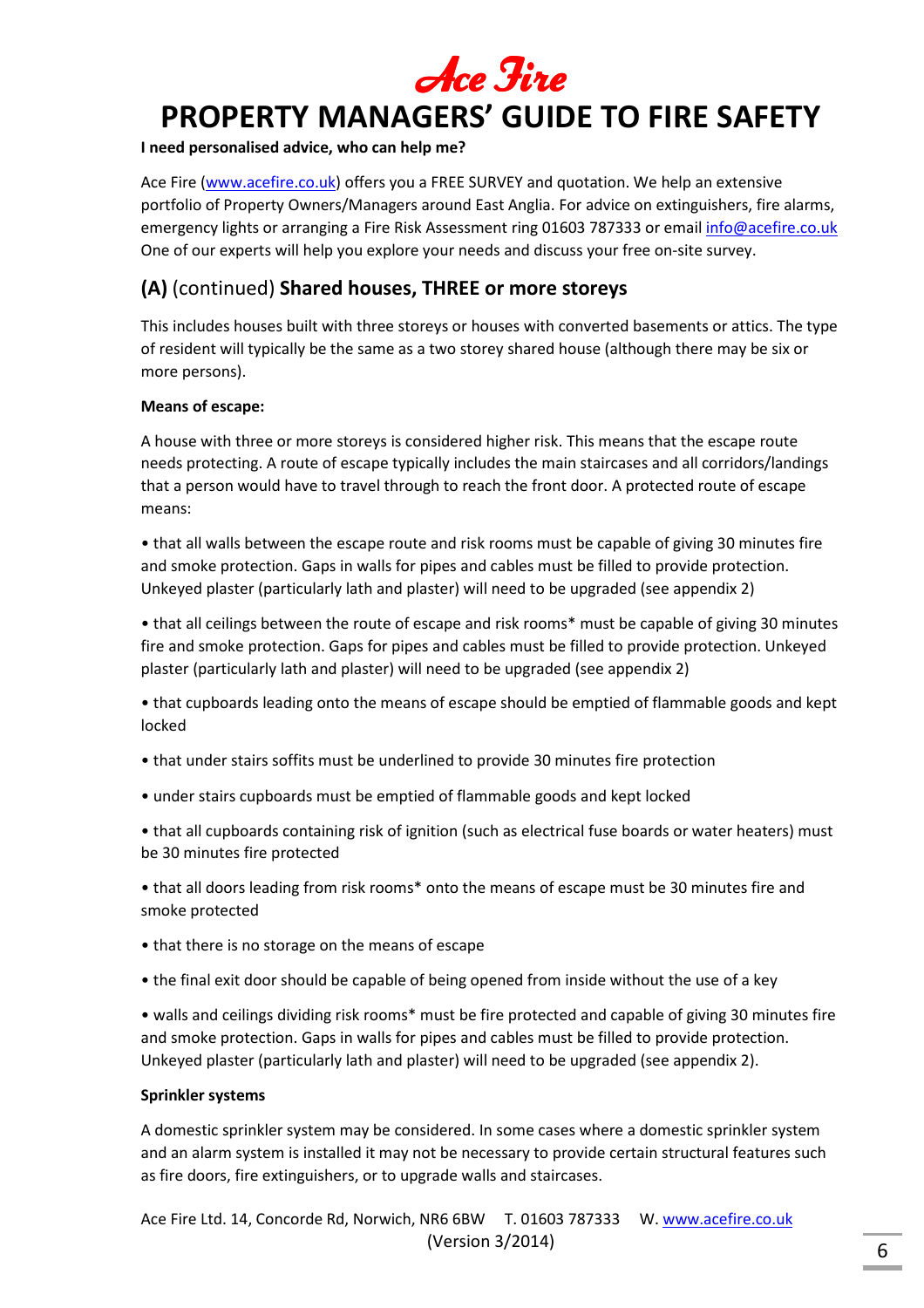Any installation must be installed in accordance with BS 9251:2005. If such a system is being considered this must be carried out in consultation with the council's private sector housing team.

## \* Risk rooms:

This includes all rooms used for living and/or sleeping accommodation and kitchens. It does not include bathrooms unless there is an ignition source (such as any electrical item except fixed lighting).

## **Fire detection**

In most cases a Grade D LD2 system is required (see appendix 2). This means:

Mains powered interlinked detectors each with an integral standby supply (battery back up).

#### LD2

The detectors are to be in all circulation spaces that form part of the escape route (typically in corridors and landings) and in rooms

or areas that present a high fire risk\* to occupants.

\* Risk rooms:

This includes all rooms used for living and/or sleeping accommodation and kitchens. It does not include bathrooms unless there is an ignition source.

\* Any electrical item

## **Extinguishers and blankets**

A 2kg multi-purpose dry powder extinguisher to BS EN 3 is required in each room with cooking facilities. All extinguishers are to be wall mounted on brackets in accordance with BS 5306-3: 2009, with carrying handle approximately 1.5m above ground level (1m for larger, heavier extinguishers), maintained in good order and readily available for use at all times.

9 litre water extinguishers are usually required on every landing in the common areas.

A wall mounted fire blanket situated approximately 1.5m above floor level to comply with BS EN 1869:1997 is required in all rooms containing cooking facilities.

Fire fighting equipment must be maintained in accordance with BS 5306:Part 3.

## **Emergency lighting**

Emergency lighting may be required if the protected escape route is not provided with adequate background light either natural or borrowed from street lighting to ensure the safe movement to the final exit door. Where emergency lighting is provided it must comply with BS 5266 Part 1:1988.

## **I need personalised advice, who can help me?**

Ace Fire (www.acefire.co.uk) offers you a FREE SURVEY and quotation. We help an extensive portfolio of Property Owners/Managers around East Anglia. For advice on extinguishers, fire alarms, emergency lights or arranging a Fire Risk Assessment ring 01603 787333 or email info@acefire.co.uk One of our experts will help you explore your needs and discuss your free on-site survey.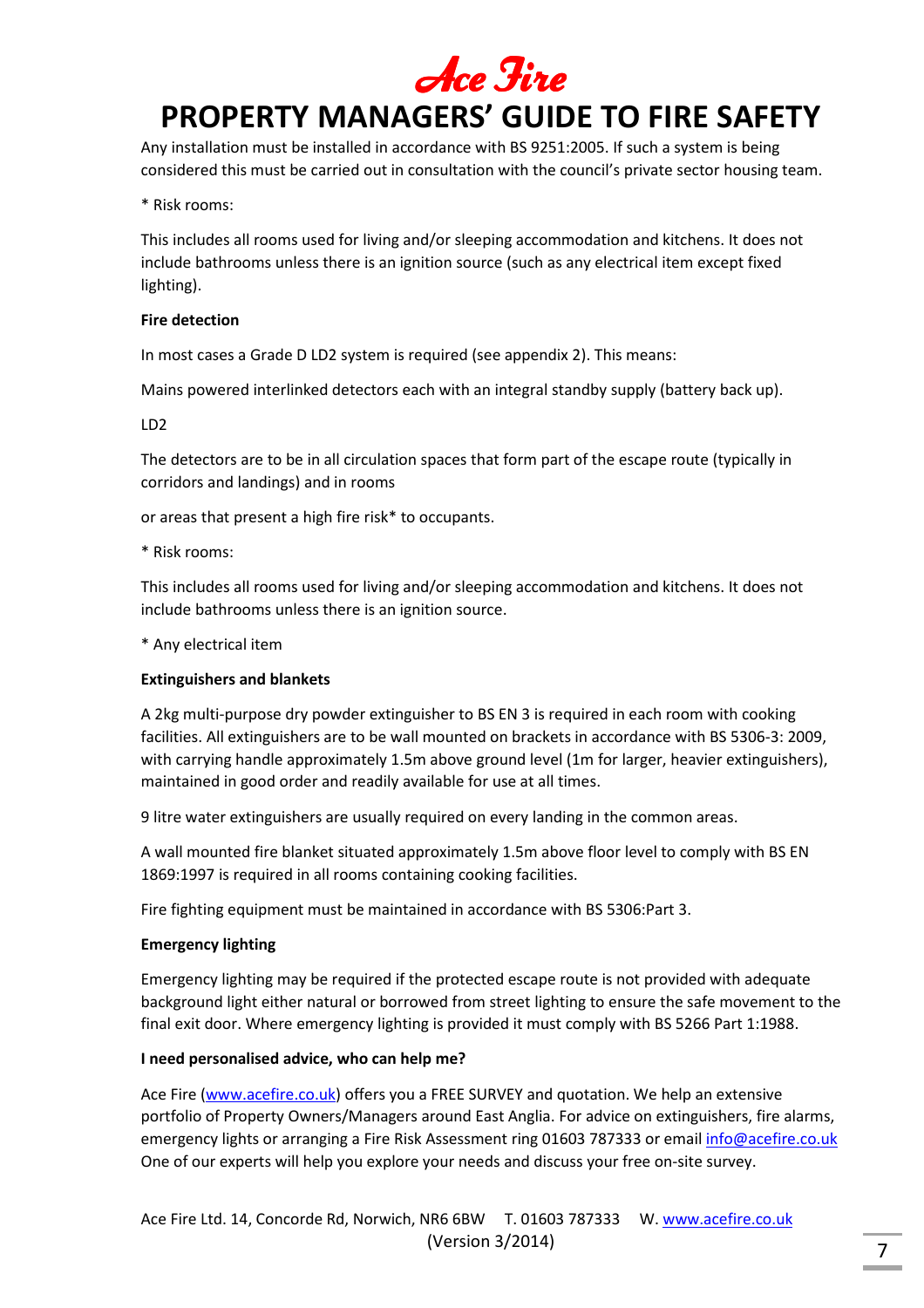# Ace Fire

## **PROPERTY MANAGERS' GUIDE TO FIRE SAFETY**

## **(B) Bedsit type accommodation, TWO storeys**

These are typically houses where the tenants have their own room/rooms but the units are not fully self contained (there is some sharing of either a kitchen or a bathroom).

## **Means of escape**

The escape route needs protecting. A route of escape typically includes the main staircases and all corridors/landings that a person would have to travel through to reach the front door. A protected route of escape means:

• that all walls between the escape route and risk rooms must be capable of giving 30 minutes fire and smoke protection. Gaps in walls for pipes and cables must be filled to provide protection. Unkeyed plaster (particularly lath and plaster) will need to be upgraded (see appendix 2)

• that all ceilings between the route of escape and risk rooms\* must be capable of giving 30 minutes fire and smoke protection. Gaps for pipes and cables must be filled to provide protection. Unkeyed plaster (particularly lath and plaster) will need to be upgraded (see appendix 2)

• that cupboards leading onto the means of escape should be emptied of flammable goods and kept locked

- that under stairs soffits must be underlined to provide 30 minutes fire protection
- under stairs cupboards must be emptied of flammable goods and kept locked

• that all cupboards containing risk of ignition (such as electrical fuse boards or water heaters) must be 30 minutes fire protected

• that all doors leading from risk rooms\* onto the means of escape must be 30 minutes fire and smoke protected

- that there is no storage on the means of escape
- the final exit door should be capable of being opened from inside without the use of a key

• walls and ceilings dividing risk rooms\* must be fire protected and be capable of giving 30 minutes fire and smoke protection. Gaps in walls for pipes and cables must be filled to provide protection. Unkeyed plaster (particularly lath and plaster) will need to be upgraded (see appendix 2).

## **Sprinkler systems**

A domestic sprinkler system may be considered. In some cases where a domestic sprinkler system and an alarm system is installed it may not be necessary to provide certain structural features such as fire doors, fire extinguishers, or to upgrade walls and staircases. Any installation must be installed in accordance with BS 9251:2005.

If such a system is being considered this must be carried out in consultation with the council's private sector housing team.

\* Risk rooms: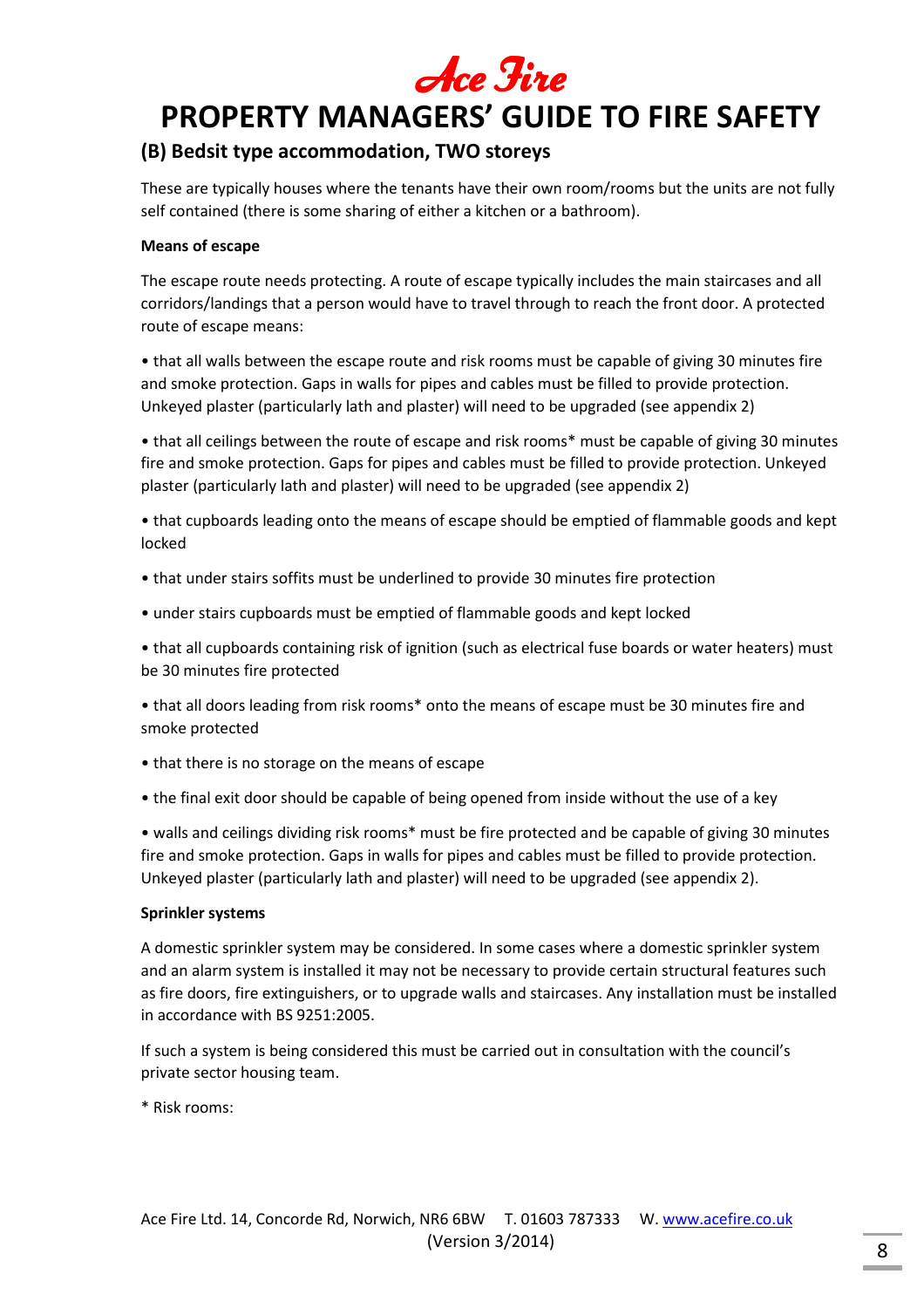

This includes all rooms used for living and/or sleeping accommodation and kitchens. It does not include bathrooms unless there is an ignition source (such as any electrical item except fixed lighting).

## **Fire detection**

In most cases a Grade D LD2 system is required (see appendix 2). This means:

Grade D

Mains powered interlinked detectors each with an integral standby supply (battery back up).

LD2

The detectors are to be in all circulation spaces that form part of the escape route (typically in corridors and landings) and in rooms or areas that present a high fire risk\* to occupants.

## **Extinguishers and blankets**

A 2kg multi-purpose dry powder extinguisher to BS EN 3 is required in each room with cooking facilities. All extinguishers are to be wall mounted on brackets in accordance with BS 5306-3: 2009, with carrying handle approximately 1.5m above ground level (1m for larger, heavier extinguishers), maintained in good order and readily available for use at all times.

9 litre water extinguishers are usually required on every landing in the common areas.

A wall mounted fire blanket situated approximately 1.5m above floor level to comply with BS EN 1869:1997 is required in all rooms containing cooking facilities.

Fire fighting equipment must be maintained in accordance with BS 5306:Part 3.

## **Emergency lighting**

Emergency lighting may be required if the protected escape route is not provided with adequate background light either natural or borrowed from street lighting to ensure the safe movement to the final exit door. Where emergency lighting is provided it must comply with BS 5266 Part 1:1988.

\* Risk rooms:

This includes all rooms used for living and/or sleeping accommodation and kitchens. It does not include bathrooms unless there is an ignition source (such as a water heater).

## **I need personalised advice, who can help me?**

Ace Fire (www.acefire.co.uk) offers you a FREE SURVEY and quotation. We help an extensive portfolio of Property Owners/Managers around East Anglia. For advice on extinguishers, fire alarms, emergency lights or arranging a Fire Risk Assessment ring 01603 787333 or email info@acefire.co.uk One of our experts will help you explore your needs and discuss your free on-site survey.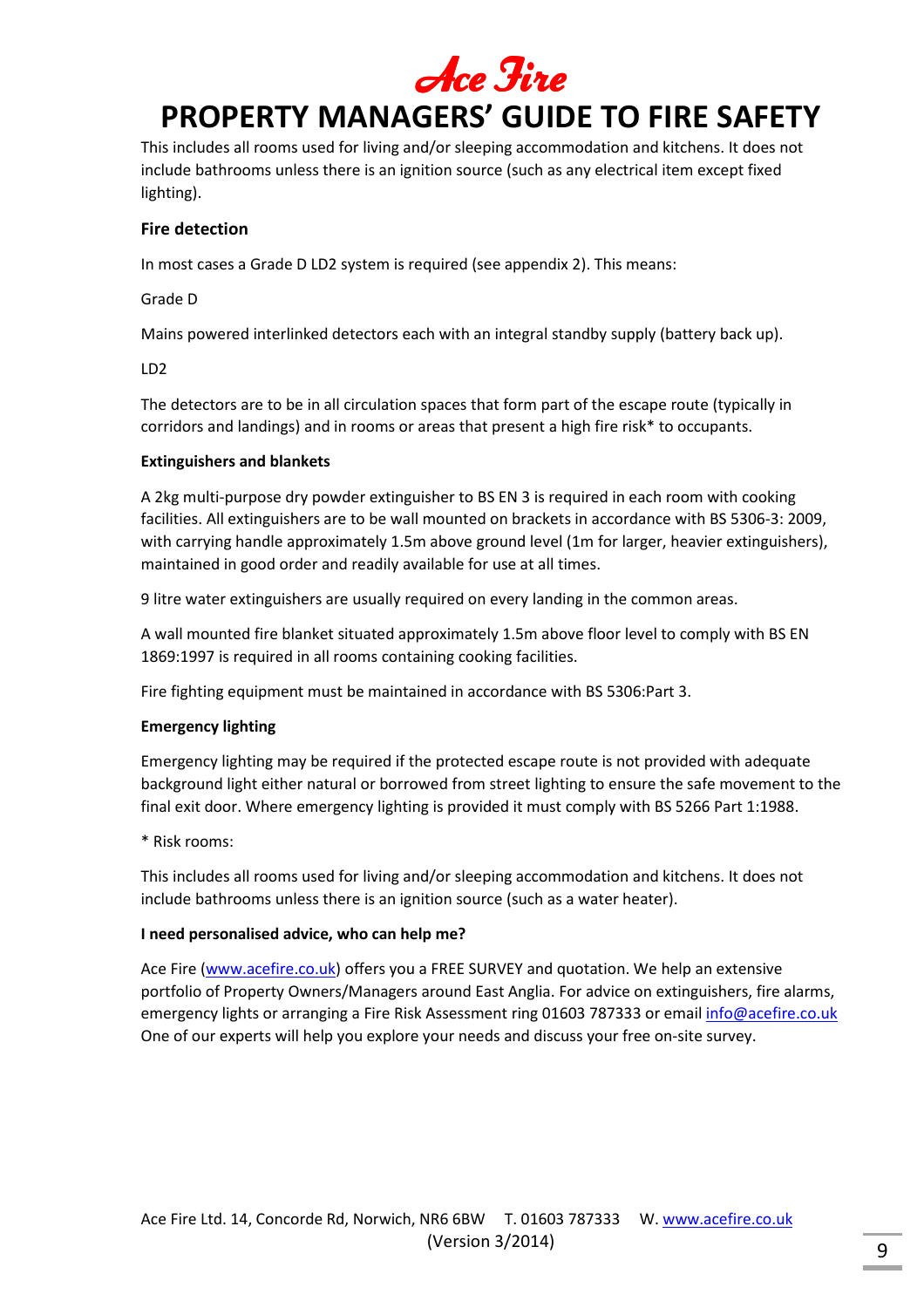

## **(B)** (continued) **Bedsit type accommodation, THREE or more storeys**

## **Means of escape**

A house with three or more storeys is considered higher risk. The route of escape needs protecting. A route of escape typically includes the main staircases and all corridors/landings that a person would have to travel through to reach the front door. A protected route of escape means:

• that all walls between the escape route and risk rooms must be capable of giving half hour fire and smoke protection. Gaps in walls for pipes and cables must be filled to provide protection. Unkeyed plaster (particularly lath and plaster) will need to be upgraded (see appendix 2)

• that all ceilings between the route of escape and risk rooms\* must be capable of giving 30 minutes fire and smoke protection. Gaps for pipes and cables must be filled to provide protection. Unkeyed plaster (particularly lath and plaster) will need to be upgraded (see appendix 2)

• that cupboards leading onto the means of escape should be emptied of flammable goods and kept locked

- that under stairs soffits must be underlined to provide 30 minutes fire protection
- under stairs cupboards must be emptied of flammable goods and kept locked

• that all cupboards containing risk of ignition (such as electrical fuse boards or water heaters) must be 30 minutes fire protected

• that all doors leading from risk rooms\* onto the means of escape must be 30 minutes fire and smoke protected

- that there is no storage on the means of escape
- the final exit door should be capable of being opened from inside without the use of a key

• walls and ceilings dividing risk rooms\* must be fire protected and be capable of giving 30 minutes fire and smoke protection. Gaps in walls for pipes and cables must be filled to provide protection. Unkeyed plaster (particularly lath and plaster) will need to be upgraded (see appendix 2).

## **Sprinkler systems**

A domestic sprinkler system may be considered. In some cases where a domestic sprinkler system and an alarm system is installed it may not be necessary to provide certain structural features such as fire doors, fire extinguishers, or to upgrade walls and staircases. Any installation must be installed in accordance with BS 9251:2005.

If such a system is being considered this must be carried out in consultation with the council's private sector housing.

\* Risk rooms:

This includes all rooms used for living and/or sleeping accommodation and kitchens. It does not include bathrooms unless there is an ignition source (such as any electrical item except fixed lighting).

## **Fire detection**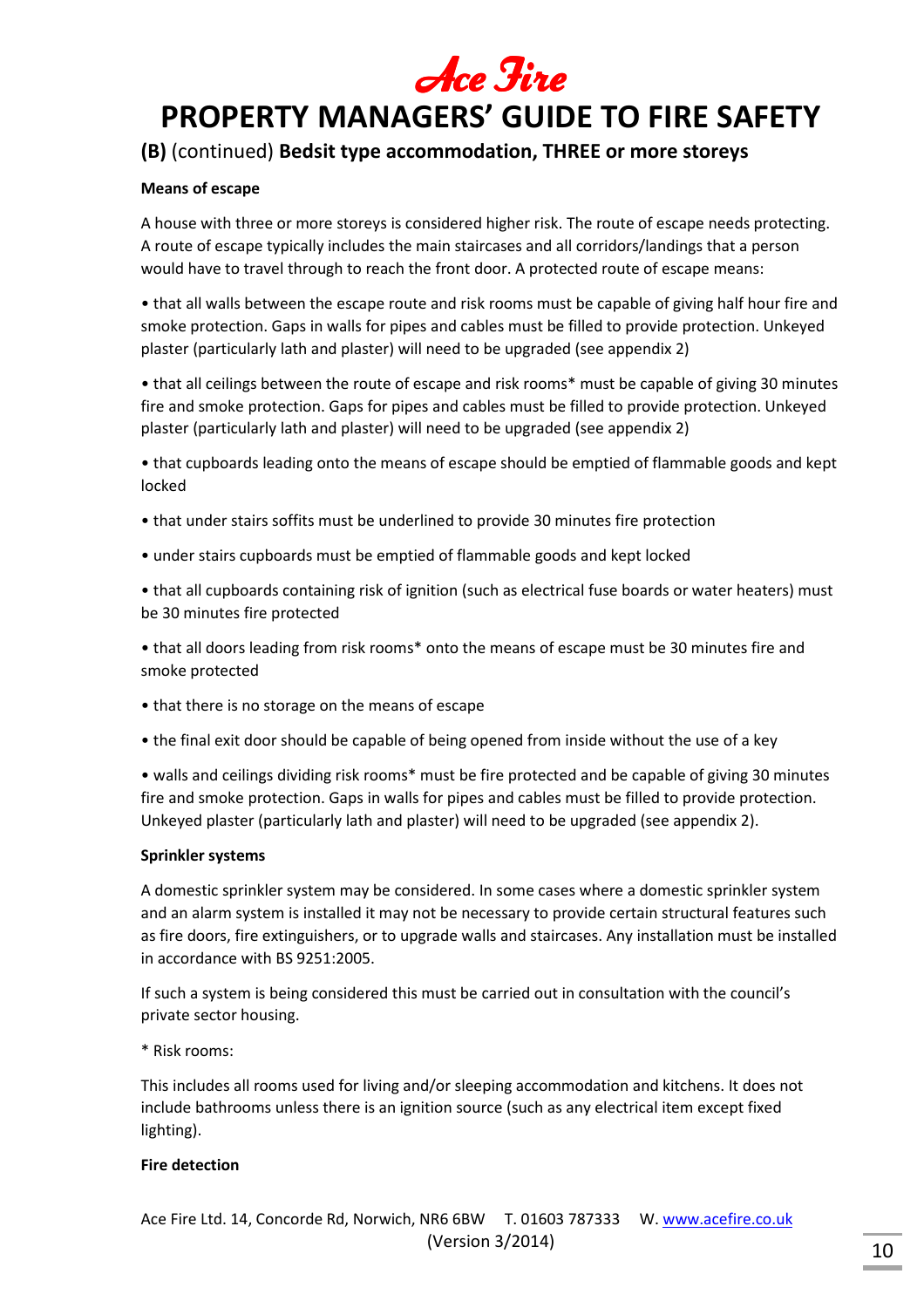

In most cases a Grade D LD2 system is required (see appendix 2). This means:

Mains powered interlinked detectors each with an integral standby supply (battery back up), with central control equipment.

LD2

The detectors are to be in all circulation spaces that form part of the escape route (typically in corridors and landings) and in rooms or areas that present a high fire risk\* to occupants.

When identified large, high risk HMOs will require a Grade D LD2 system in the individual dwelling units and a Grade A LD2 system in the communal areas.

\* Risk rooms:

This includes all rooms used for living and/or sleeping accommodation and kitchens. It does not include bathrooms unless there is an ignition source.

\* Any electrical item

## **Extinguishers and blankets**

A 2kg multi-purpose dry powder extinguisher to BS EN 3 is required in each room with cooking facilities. All extinguishers are to be wall mounted on brackets in accordance with BS 5306-3: 2009, with carrying handle approximately 1.5m above ground level (1m for larger, heavier extinguishers), maintained in good order and readily available for use at all times.

9 litre water extinguishers are usually required on every landing in the common areas.

A wall mounted fire blanket situated approximately 1.5m above floor level to comply with BS EN 1869:1997 is required in all rooms containing cooking facilities.

Fire fighting equipment must be maintained in accordance with BS 5306:Part 3.

## **Emergency lighting**

Emergency lighting may be required if the protected escape route is not provided with adequate background light either natural or borrowed from street lighting to ensure the safe movement to the final exit door. Where emergency lighting is provided it must comply with BS 5266 Part 1:1988.

## **I need personalised advice, who can help me?**

Ace Fire (www.acefire.co.uk) offers you a FREE SURVEY and quotation. We help an extensive portfolio of Property Owners/Managers around East Anglia. For advice on extinguishers, fire alarms, emergency lights or arranging a Fire Risk Assessment ring 01603 787333 or email info@acefire.co.uk One of our experts will help you explore your needs and discuss your free on-site survey.

## **(C) Converted flats**

This category includes buildings converted into flats where the conversion was carried out before 1 June 1992, or if it has been converted since 1992 but does not meet standards set in the Building Regulations 1991.

## **Means of escape**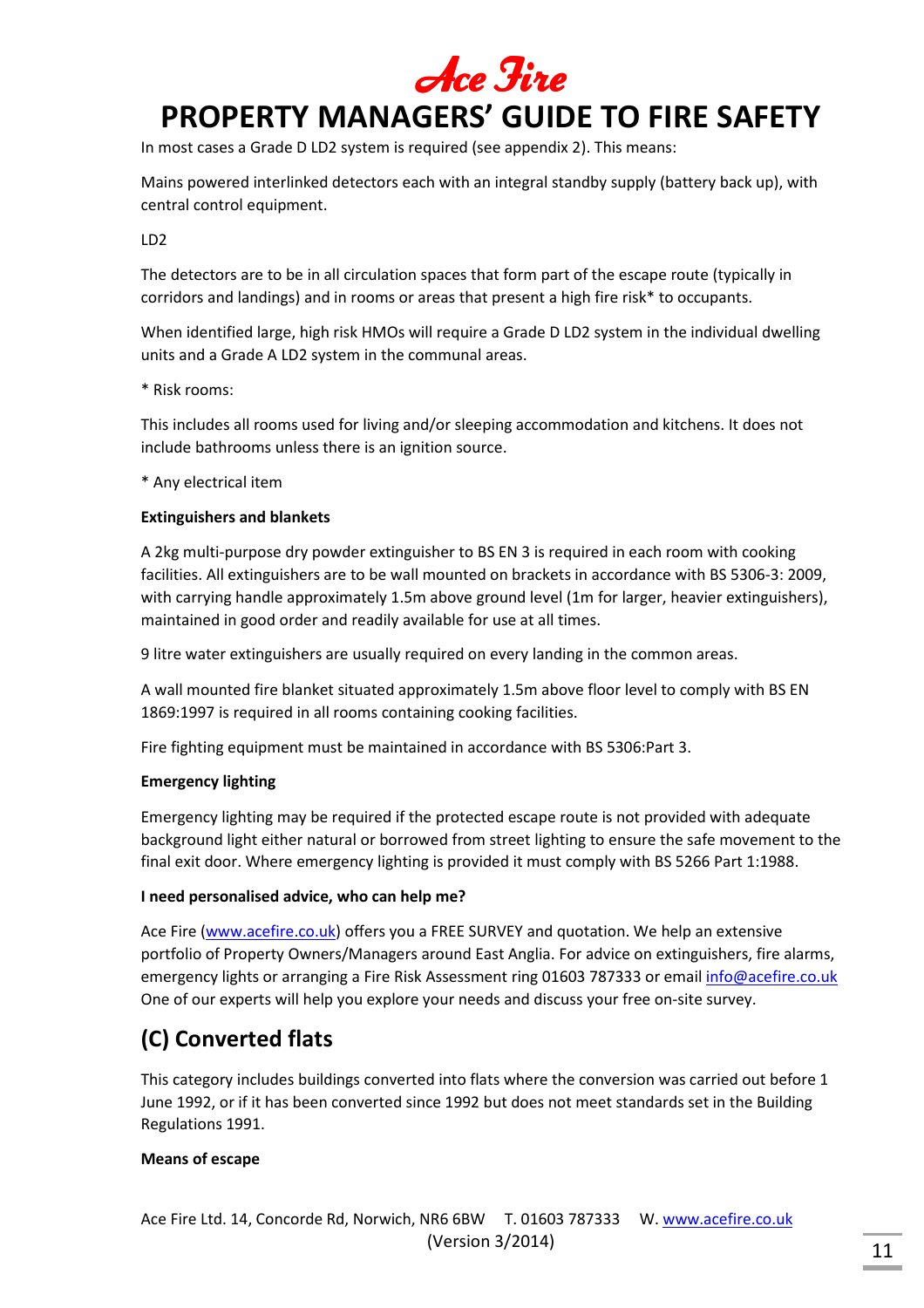The escape route needs protecting. A route of escape typically includes the main staircases and all common corridors/landings that a person would have to travel through to reach the front door. A protected route of escape means:

• that all walls between the escape route and risk rooms must be capable of giving 30 minutes fire and smoke protection. Gaps in walls for pipes and cables must be filled to provide protection. Unkeyed plaster (particularly lath and plaster) will need to be upgraded (see appendix 2)

• that all ceilings between the route of escape and risk rooms\* must be capable of giving 30 minutes fire and smoke protection. Gaps for pipes and cables must be filled to provide protection. Unkeyed plaster (particularly lath and plaster) will need to be upgraded (see appendix 2)

• that cupboards leading onto the means of escape should be emptied of flammable goods and kept locked

- that under stairs soffits must be underlined to provide 30 minutes fire protection
- under stairs cupboards must be emptied of flammable goods and kept locked

• that all cupboards containing risk of ignition (such as electrical fuse boards or water heaters) must be 30 minutes fire protected

• that all doors leading from risk rooms\* onto the means of escape must be 30 minutes fire and smoke protected

- that there is no storage on the means of escape
- the final exit door should be capable of being opened from inside without the use of a key

• walls and ceilings dividing risk rooms\* must be fire protected and be capable of giving 30 minutes fire and smoke protection. Gaps in walls for pipes and cables must be filled to provide protection. Unkeyed plaster (particularly lath and plaster) will need to be upgraded (see appendix 2).

## **Sprinkler systems**

A domestic sprinkler system may be considered. In some cases where a domestic sprinkler system and an alarm system is installed it may not be necessary to provide certain structural features such as fire doors, fire extinguishers, or to upgrade walls and staircases. Any installation must be installed in accordance with BS 9251:2005.

If such a system is being considered this must be carried out in consultation with the council's private sector housing team.

\* Risk rooms:

This includes all rooms used for living and/or sleeping accommodation and kitchens. It does not include bathrooms unless there is an ignition source (such as any electrical item except fixed lighting).

## **Fire detection**

In buildings where some or all of the flats are rented, a Grade D LD2 system is required (see appendix 2). This means:

Mains powered interlinked detectors each with an integral standby supply (battery back up).

Ace Fire Ltd. 14, Concorde Rd, Norwich, NR6 6BW T. 01603 787333 W. www.acefire.co.uk (Version 3/2014) 12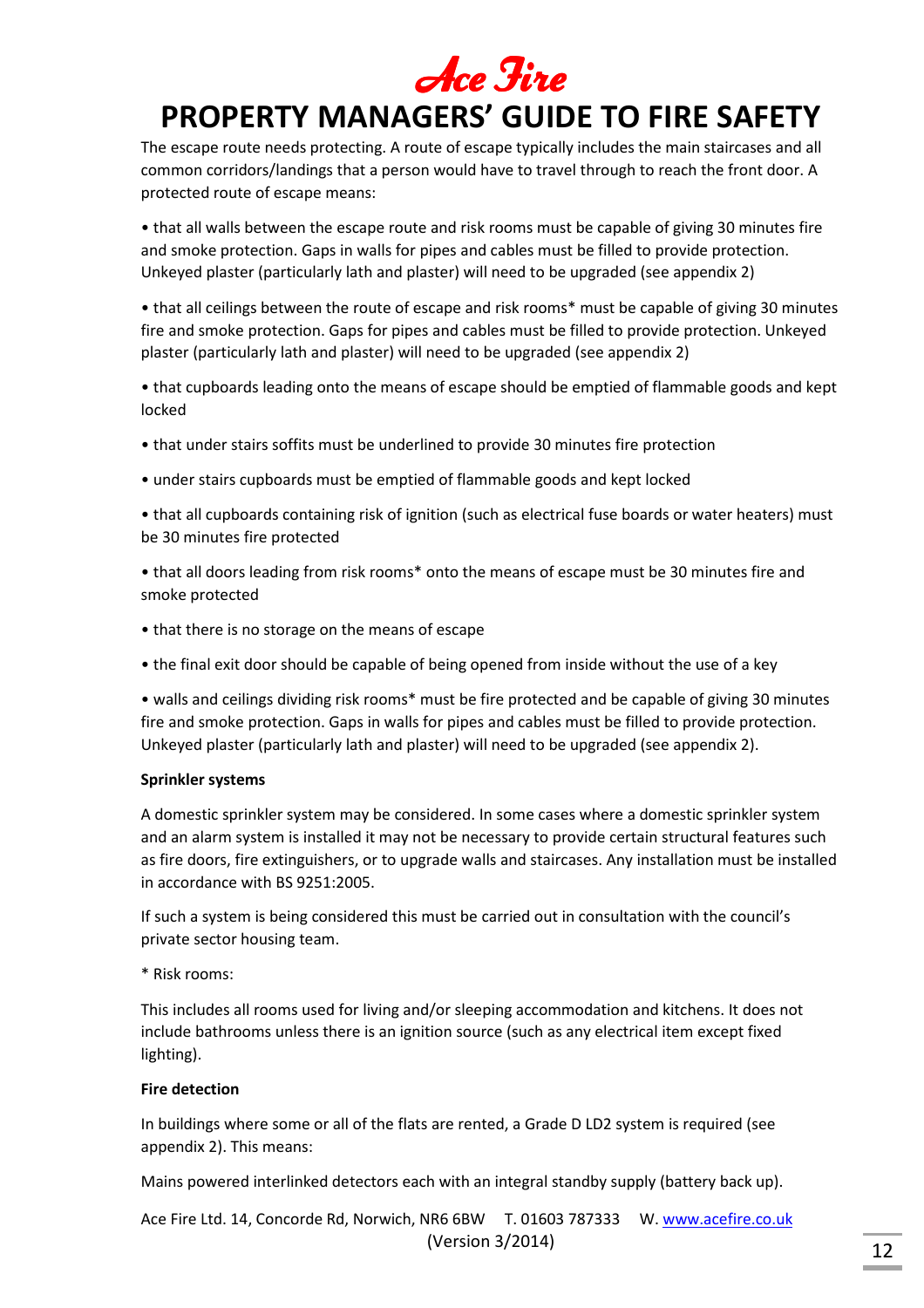

LD 2

The detectors should be sited:

• in all circulation spaces in the common areas (for example in all landings and in the entrance hall)

• in each flat, situated in the room/lobby that leads onto the means of escape (ie near to the front door to the flat).

### **Extinguishers and blankets**

A 2kg multi-purpose dry powder extinguisher to BS EN 3 is required in each room with cooking facilities. All extinguishers are to be wall mounted on brackets in accordance with BS 5306-3: 2009, with carrying handle approximately 1.5m above ground level (1m for larger, heavier extinguishers), maintained in good order and readily available for use at all times.

9 litre water extinguishers are usually required on every landing in the common areas.

A wall mounted fire blanket situated approximately 1.5m above floor level to comply with BS EN 1869:1997 is required in all rooms containing cooking facilities.

Fire fighting equipment must be maintained in accordance with BS 5306:Part 3.

#### **Emergency lighting**

Emergency lighting may be required if the protected escape route is not provided with adequate background light either natural or borrowed from street lighting to ensure the safe movement to the final exit door. Where emergency lighting is provided it must comply with BS 5266 Part 1:1988.

## **I need personalised advice, who can help me?**

Ace Fire (www.acefire.co.uk) offers you a FREE SURVEY and quotation. We help an extensive portfolio of Property Owners/Managers around East Anglia. For advice on extinguishers, fire alarms, emergency lights or arranging a Fire Risk Assessment ring 01603 787333 or email info@acefire.co.uk One of our experts will help you explore your needs and discuss your free on-site survey.

## **(D) Single family dwellings**

This category is typically a dwelling that is not an HMO. This would include a self contained flat or house occupied by either a family, a couple, a single person, two people living together.

In a house of less than three storeys a Grade F system is required.

This means one or more battery-powered smoke alarms (usually in the entrance hall and first floor landing).

In a house of three or more storeys it is advisable to fit a Grade D LD3 system.

This will ensure that any person who has the furthest distance to get to an exit, has an early warning of fire.

This means:

Grade D

Mains powered interlinked detectors each with an integral standby supply (battery back up).

Ace Fire Ltd. 14, Concorde Rd, Norwich, NR6 6BW T. 01603 787333 W. www.acefire.co.uk (Version 3/2014)  $\frac{13}{13}$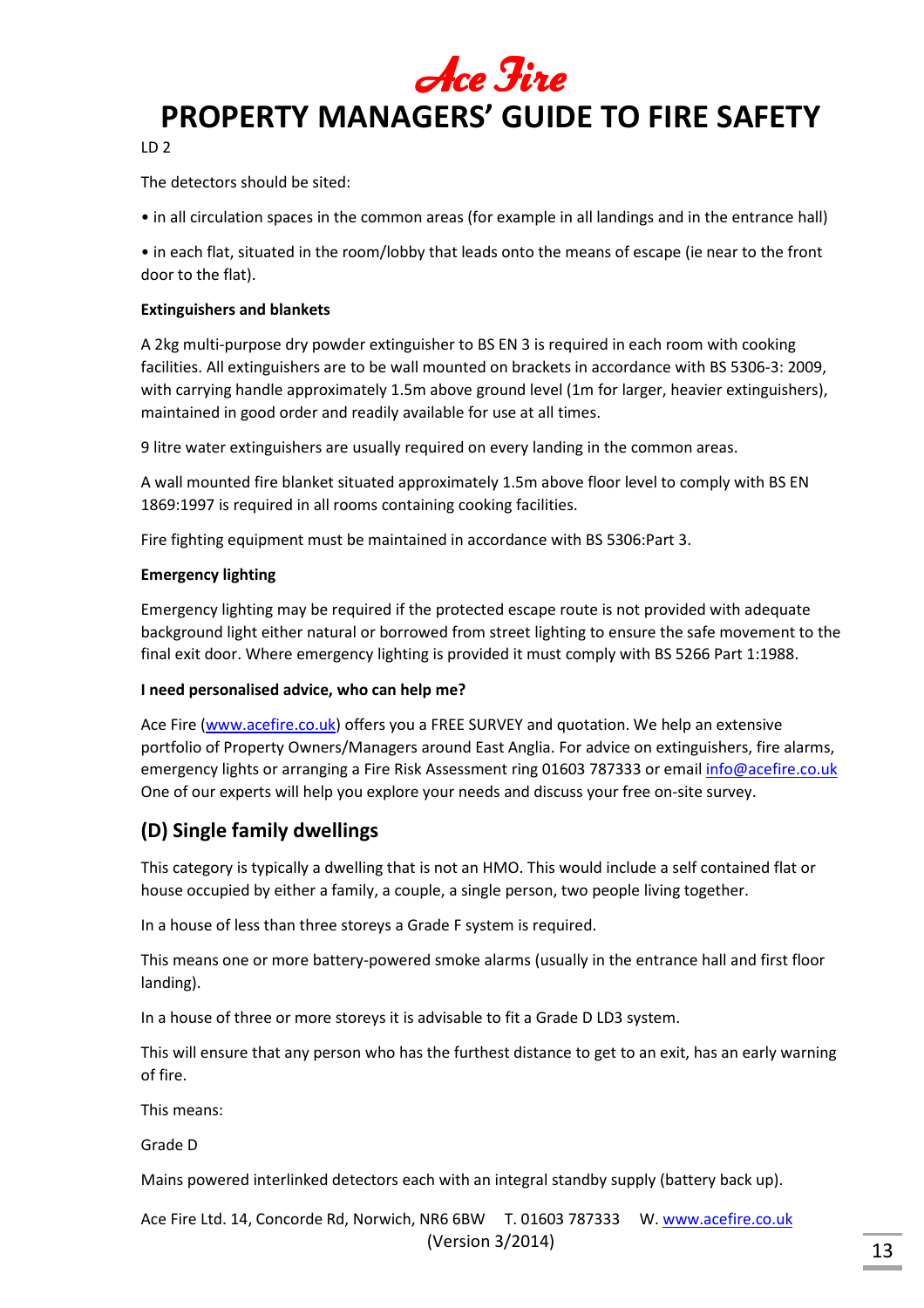

#### LD3

The detectors are to be in all circulation spaces that form part of the escape route (typically in corridors and landings).

## **Fire blanket**

A wall mounted fire blanket, situated approximately 1.5m above floor level, to comply with BS EN 1869:1997 is required in all rooms with cooking facilities.

## **I need personalised advice, who can help me?**

Ace Fire (www.acefire.co.uk) offers you a FREE SURVEY and quotation. We help an extensive portfolio of Property Owners/Managers around East Anglia. For advice on extinguishers, fire alarms, emergency lights or arranging a Fire Risk Assessment ring 01603 787333 or email info@acefire.co.uk One of our experts will help you explore your needs and discuss your free on-site survey.

## **APPENDIX – FIRE STANDARDS FURTHER INFORMATION**

Fire Precautions in Dwellings Standards as detailed are those which would normally be expected. Variations from the Standards can occur depending on circumstances and the result of Fire Risk Assessments.

#### **General**

**Fire alarm systems** – systems to be installed according to BS 5839-6:2004.

Smoke detectors –ensure optical type detectors are installed to rooms and ionising type to: landings hallways and corridors.

**Fire doors** – to FD30S (30 minutes fire and smoke protection) incorporating intumescent strips, smoke seals and self closures.

**Kitchens** – all cases provision of fire blanket and 2kg dry powder fire extinguisher.

**Construction** – generally there must be a 30 minute fire resisting structure to walls and ceilings separating habitable rooms and other habitable rooms kitchens and the common escape routes. 60 minute fire resistance may be needed such as for basements and properties above and adjoining commercial premises.

**Fire escape windows** – to comply with current building regulations.

**Place of safety** – enclosed courtyards and absence of rear exits which prevent escape from building area are considered not providing place of safety.

**Place of safety (alley gates)** – in properties where exit from the rear to the front is via a locked alley gate, arrangements need to be considered for ensuring that the gate can be easily opened particularly where a mortice lock is used.

**Keys** need to be readily available in an emergency. Providing a key pad lock could be considered.

**Emergency lighting** – to be installed according to BS 5266 where deemed necessary following risk assessment. However it would probably be judged as necessary in most instances.

Ace Fire Ltd. 14, Concorde Rd, Norwich, NR6 6BW T. 01603 787333 W. www.acefire.co.uk (Version 3/2014)  $\frac{1}{14}$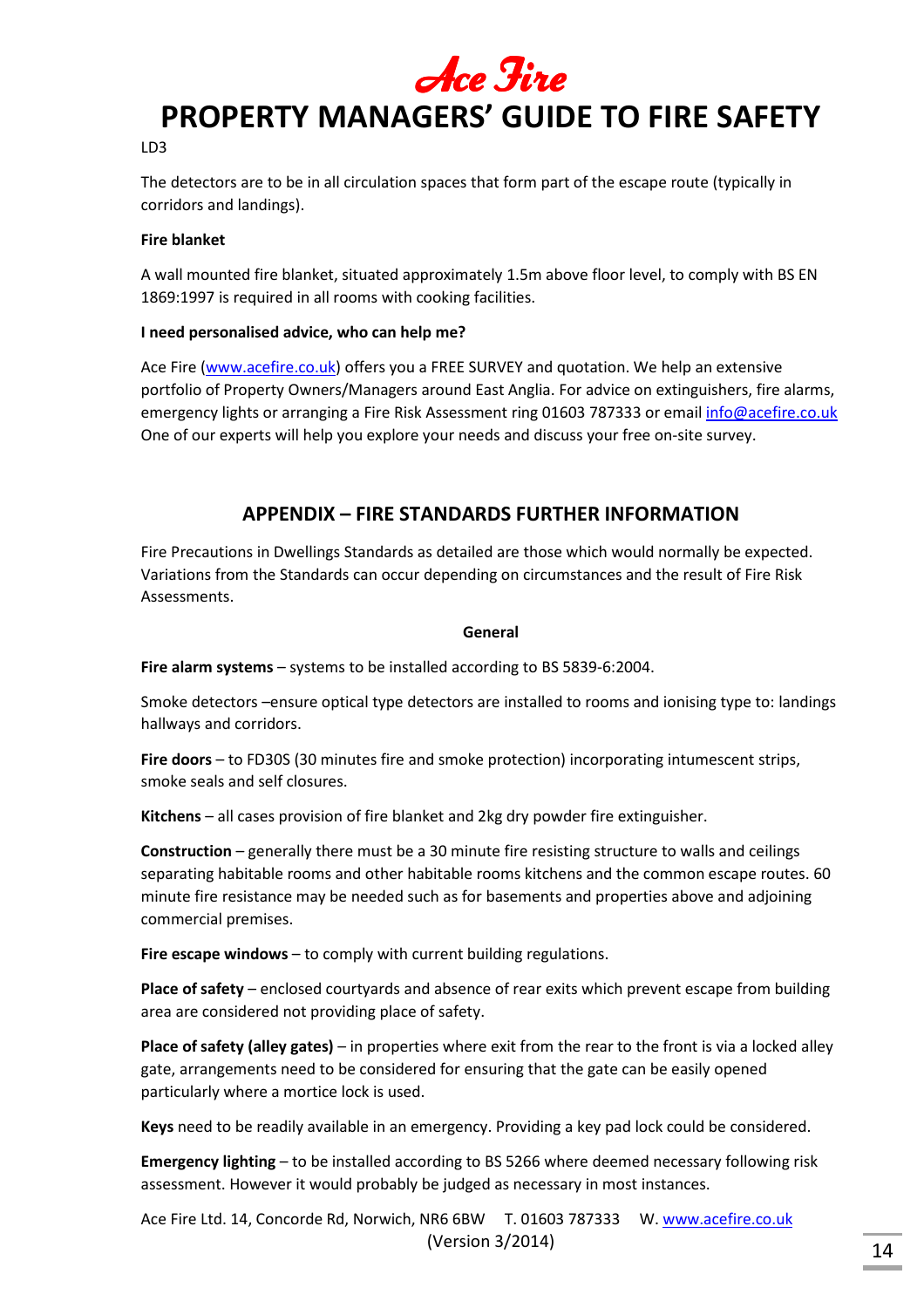# Ace Fire

## **PROPERTY MANAGERS' GUIDE TO FIRE SAFETY**

## **Risk assessments**

The standards set out (in the flow chart in the main document per page 3 above) are guide standards and can be subject to variation depending on risk assessments undertaken under the Housing Health and Safety Rating Scheme by the council and fire risk assessments carried out by the landlord under the provisions of the Regulatory Reform Order (Fire Safety) 2005. Variations from the guide standard can arise because of particular circumstances and layout existing at the premises. Variations can follow from discussions between councils, fire service and landlords.

## **Fire fighting equipment**

For each room with cooking facilities provide a 2kg multi purpose dry powder extinguisher to BS EN 3:1996. All extinguishers are to be wall mounted in accordance with BS 5428:1987 and a wall mounted fire blanket approximately 1.5m above floor level in accordance with BS EN 1869: 1997.

## **Sprinkler systems**

Owners may benefit from a range of accepted and established fire precautions design freedoms where they install a residential sprinkler system. These design freedoms can be applied on a riskassessed basis and may actually allow HMOs to be used in a more user friendly and flexible manner appropriate to the home environment.

A residential sprinkler system installed and maintained in accordance with BS 9251:2005 can:

• actively save more lives and prevent more injuries in the event of a fire (especially in HMOs where the risk to occupants from fire is widely acknowledged to be disproportionately high);

- reduce property damage in the event of a fire;
- assist with business continuity by allowing speedy reoccupation of areas affected by a fire; and

• minimise the amount of water used to extinguish any fire that occurs by restricting the growth of that fire.

There are potential safety, economic and management reasons for installing a sprinkler system. Installation should be carried out by an experienced contractor suitably qualified and registered with the FIRAS / Fire Sprinkler Association third party certification scheme. Alternatively, installers may be certificated under the LPS 1048 Scheme Requirements for certified sprinkler installers, supervising bodies and supervised installers.

## **Fire alarm systems**

## Grade **A** system

Fire alarm system to comply with current British Standard (BS) 5839 Part 6 Grade A.

This comprises a system of electrically operated smoke and/or heat detectors which are linked to a control panel to give information on the location of any fire or any fault which may develop.

The control panel must conform to current British Standard 5839 Part 4.

Grade **D** system

Fire alarm system to comply with current British Standard 5839 Part 6: Grade D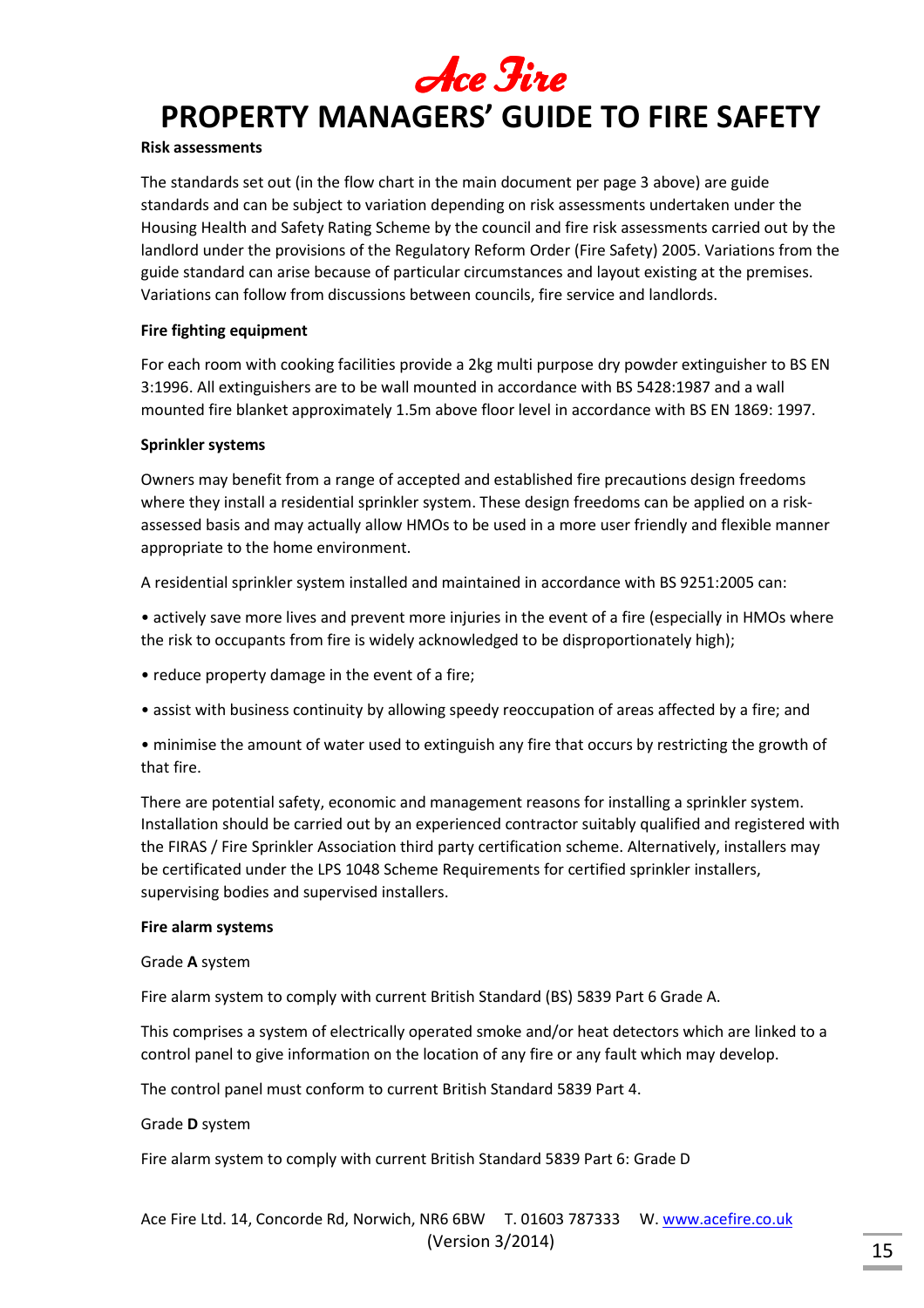# Ace Fire

## **PROPERTY MANAGERS' GUIDE TO FIRE SAFETY**

This comprises a system of one or more interlinked mains powered and/or heat detectors each with a standby battery and built in alarm.

LD 2: means Detectors are to be in all circulation spaces that form part of the escape route (typically in corridors and landings) and in rooms or areas that present a high risk to occupants.

(High risk rooms include rooms used for living and/or sleeping and kitchens.

LD 3: means Detectors are to be in all circulation spaces that form part of the escape route.

Installation of fire alarm system is to be in accordance with BS 5839-6:2004 and BS 5839-1:2002 and should ensure that the alarm signal gives a sound level of 75dB(A) in all rooms particularly in bedrooms.

Installation of detectors

#### Type

There are two types of detectors optical and ionization. It is better to install optical in most situations as these are less likely to cause false alarms.

#### Mounting position

Smoke and heat detectors should preferably be mounted on ceilings on a horizontal surface. Detectors should not be positioned at an angle.

The detectors should be placed at least 500mm horizontally from any wall/beam or light fitting.

#### **Obstructions**

The detector should be positioned either side of a ceiling obstruction such as beams or down-stands which are greater than 150mm depth.

## Power supply

The detectors can be supplied from the lighting circuits. However if the tenant is on a payment meter the supply must be taken from the landlord's supply i.e. The power supply will need to come from a dedicated circuit from the main consumer unit.

A competent installer should install the system in accordance with BS 7671.The installer should certify that the installation conforms to the recommendation of BS 5839 for the type Grade D LD2.

Upon completion of the installation obtain and submit to private sector housing a completion certificate in a form which satisfies the requirements of BS 5839.

#### **Fire doors**

Fire doors to provide a minimum of 30 minutes fire and smoke protection

(FD30s) complying with BS 476: Part 22 1987 and Section 31.1:1983. The doors must be installed to satisfy the requirements of BS 8214:1990 as set out in the notes below:

Unless otherwise stated each fire door to meet the standards below:

a To be fitted with plain steel butt hinges of not less 100mm x 75mm.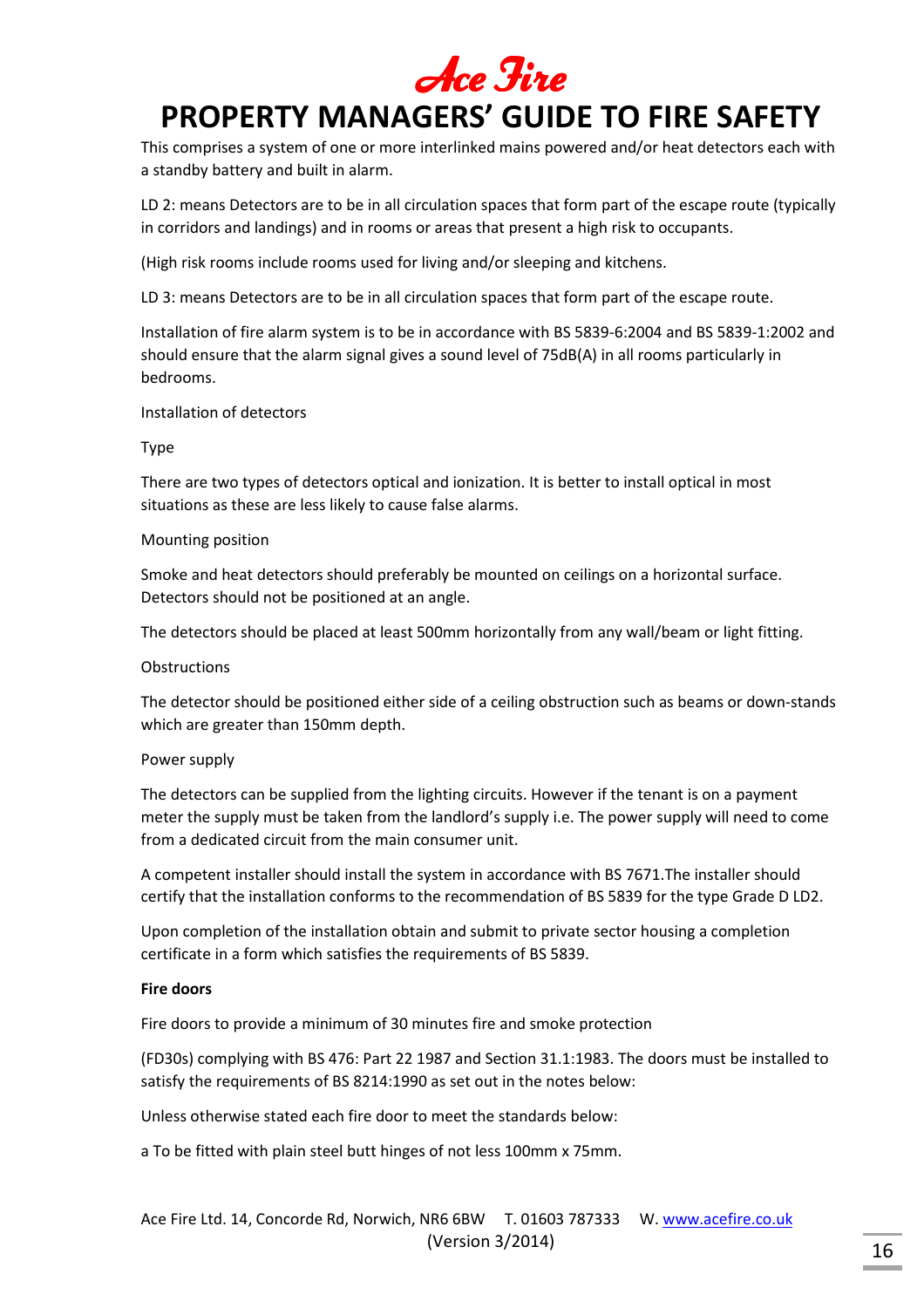b To be fitted with heat activated intumescent seals 4mm x 10 mm rebated in the head and sides of the doors or into the frame coincident with the closed position of the door sides and head. (The strip must not be rebated into the door stops or a coincident position with the stops on the door.)

c To be fitted with a self closing device (preferably of the overhead hydraulic type) manufactured to satisfy the requirements of BS EN 1154:1997.

d The self closing device to be capable of: closing the door positively onto the latch or where the latch is not required, of holding the door for not less than 30 minutes.

e The gap between the door and door lining (or frame) to be not more than 3mm.

f All hinges and latch parts necessary for holding the door in place during a fire to have a melting point in excess of 8000 C and to comply with BS 8214:1990 and BS 5872:1980.

g Where there are gaps between the door lining and the surrounding construction fill all voids with fire stopping material such as an intumescent foam or filler.

h Where glazing is incorporated into the fire doors install 6mm Georgian wired glass or fire resistant glazing. The glazing to be fixed to BS 476 parts 20-23 requirements.

## **Emergency lighting**

Emergency lighting systems must comply with the provisions of BS 5266-1:1999.

Upon completion of the installation obtain and submit to private sector housing a completion certificate in a form which satisfies the requirements of BS 5266 Part 1 1999.

## **Wall and ceiling finishes**

Wall and ceiling finishes should provide 30 minute fire resistance.

For new stud partitions this can be achieved by:

Constructing a frame of 75mm X 50mm timbers with head and sole plate and studs at 600mm centres. Providing 12.5mm plasterboard for each face, taping the joints and finishing with a top coat of 3mm multi finish plaster.

For existing wall and ceiling surfaces the appropriate construction standard to bring them up to the 30 minute standard will have to be agreed following the site inspection.

This may include the upgrading of un-keyed plaster (particularly lath and plaster) by fitting 9.5mm plasterboard on both faces. The scrimming of joints and also junctions with ceilings with 75mm wide scrim tape and applying setting coat of multi finish plaster, finished flush with existing surfaces.

Wall and ceilings adjoining commercial premises should provide 60 minutes fire resistance.

## **Fire escape windows**

Where windows are proposed to be used as a means of escape they must comply with the following:

The window must have an unobstructed openable window area of at least 0.33m square with the width and height dimension being a minimum of 450mm.

Side hung opening lights are recommended.